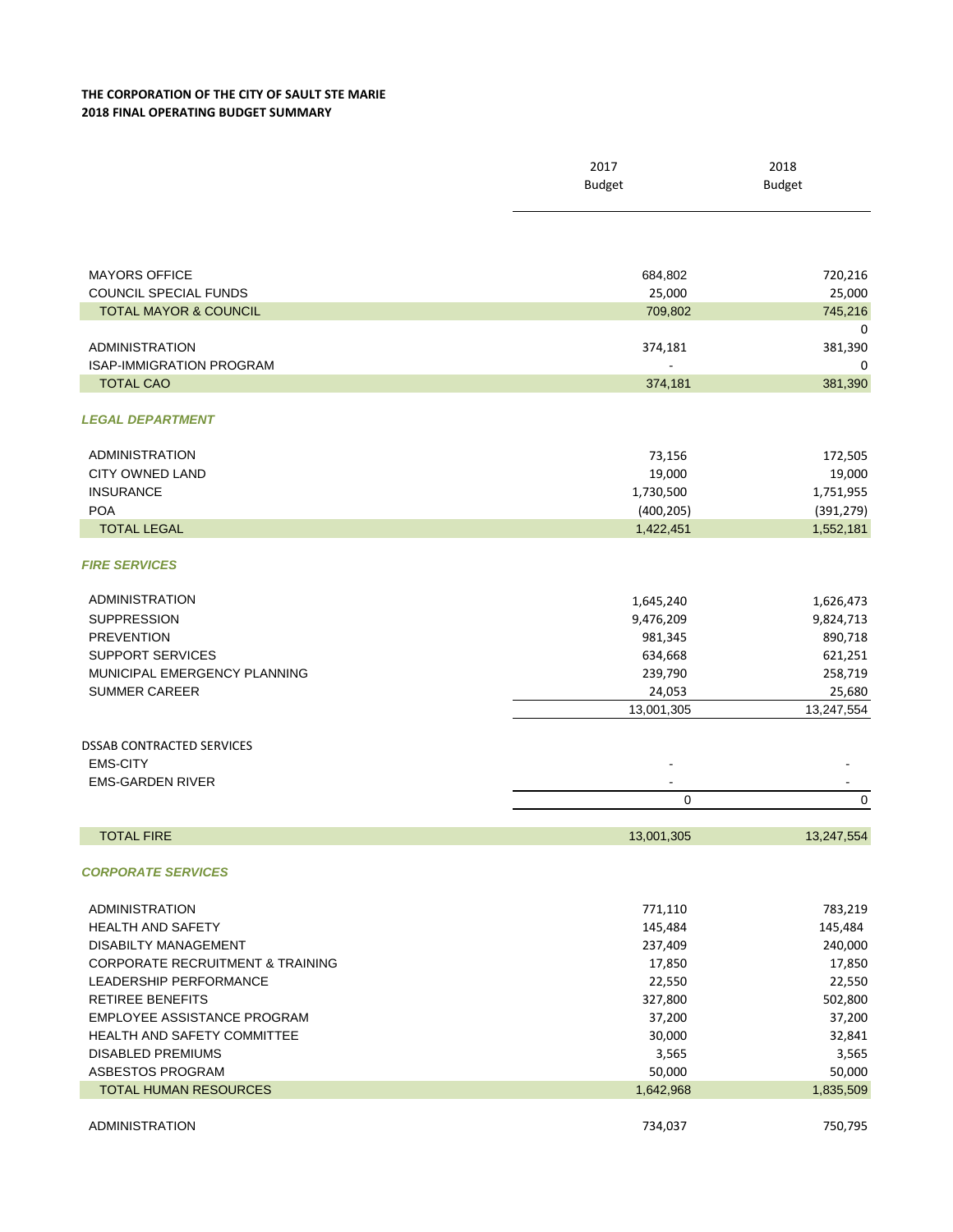|                                    | 2017          | 2018<br><b>Budget</b> |
|------------------------------------|---------------|-----------------------|
|                                    | <b>Budget</b> |                       |
| <b>OFFICE SERVICES</b>             | 187,718       | 188,302               |
| <b>QUALITY MANAGEMENT</b>          | 23,250        | 28,250                |
| <b>ELECTION EXPENSE</b>            | 60,000        | 75,000                |
| <b>COUNCIL MEETINGS</b>            | 8,350         | 8,350                 |
| CULTURAL GRANT - WALK OF FAME      | 2,000         | 2,000                 |
| <b>RECEPTIONS</b>                  | 25,650        | 25,650                |
| <b>TOTAL CLERKS</b>                | 1,041,005     | 1,078,347             |
|                                    |               |                       |
| <b>ACCOUNTING &amp; TAX</b>        | 1,429,065     | 1,431,282             |
| <b>INFORMATION TECHNOLOGY</b>      | 2,158,058     | 2,143,096             |
| <b>PURCHASING</b>                  | 344,972       | 352,363               |
| <b>ADMINISTRATION</b>              | 708,879       | 645,512               |
| <b>FINANCIAL EXPENSE - BANKING</b> | 65,000        | 65,000                |
| <b>FINANCIAL FEES</b>              | 86,500        | 87,700                |
| FINANCIAL EXPENSE - PROPERTY TAX   | 2,618,345     | 2,518,691             |
| <b>TOTAL FINANCE</b>               | 7,410,819     | 7,243,644             |
|                                    |               |                       |
| <b>TOTAL CORPORATE SERVICES</b>    | 10,094,792    | 10,157,500            |

## *PUBLIC WORKS AND ENGINEERING*

| <b>HYDRANTS</b>                           | 975,000    | 1,060,000  |
|-------------------------------------------|------------|------------|
| <b>STREET LIGHTING</b>                    | 1,885,780  | 1,915,780  |
| SEWAGE DISPOSAL SYSTEM                    | 5,292,450  | 5,386,670  |
| MISCELLANEOUS CONSTRUCTION                | 480.000    | 1,300,000  |
| <b>TOTAL ENGINEERING</b>                  | 12,279,217 | 13,215,438 |
|                                           |            |            |
| WORKS: ADMIN/SUPVERVISION/OVERHEAD        | 3,033,219  | 3,067,823  |
| <b>ROADWAYS</b>                           | 3,251,783  | 3,296,959  |
| SIDEWALKS (INCLUDING WINTER CONTROL)      | 936,479    | 948,785    |
| WINTER CONTROL ROADWAYS                   | 6,327,358  | 6,420,589  |
| <b>SANITARY SEWERS</b>                    | 1,923,312  | 1,915,075  |
| <b>STORM SEWERS</b>                       | 563.910    | 521,893    |
| <b>TRAFFIC &amp; COMMUNICIATIONS</b>      | 1,703,338  | 1,685,624  |
| <b>CARPENTRY</b>                          | 602,519    | 616,489    |
| <b>ADMINISTRATION</b>                     | 1,725,323  | 1,742,314  |
| <b>BUILDINGS &amp; EQUIPMENT</b>          | 1,977,186  | 2,221,496  |
| <b>PARKS OPERATIONS</b>                   | 3,142,158  | 3,207,696  |
| <b>WASTE MANAGEMENT</b>                   | 2,053,726  | 2,577,995  |
| ENVIRONMENTAL INITATIVE                   | 193,395    | 83,485     |
| <b>TOTAL PUBLIC WORKS</b>                 | 27,433,706 | 28,306,223 |
|                                           |            |            |
| <b>TOTAL PUBLIC WORKS AND ENGINEERING</b> | 39,519,528 | 41,521,661 |

## *COMMUNITY AND ENTERPRISE SERVICES*

| CAC (Community Adjustment Committee) |         | 444.656 |
|--------------------------------------|---------|---------|
| HEALTHY KIDS CHALLENGE               | 50.000  | 50,000  |
| SPORTS ADMINISTRATION                | 14.398  | 14.944  |
| RECREATION & CULTURE ADMINISTRATION  | 393.054 | 402.812 |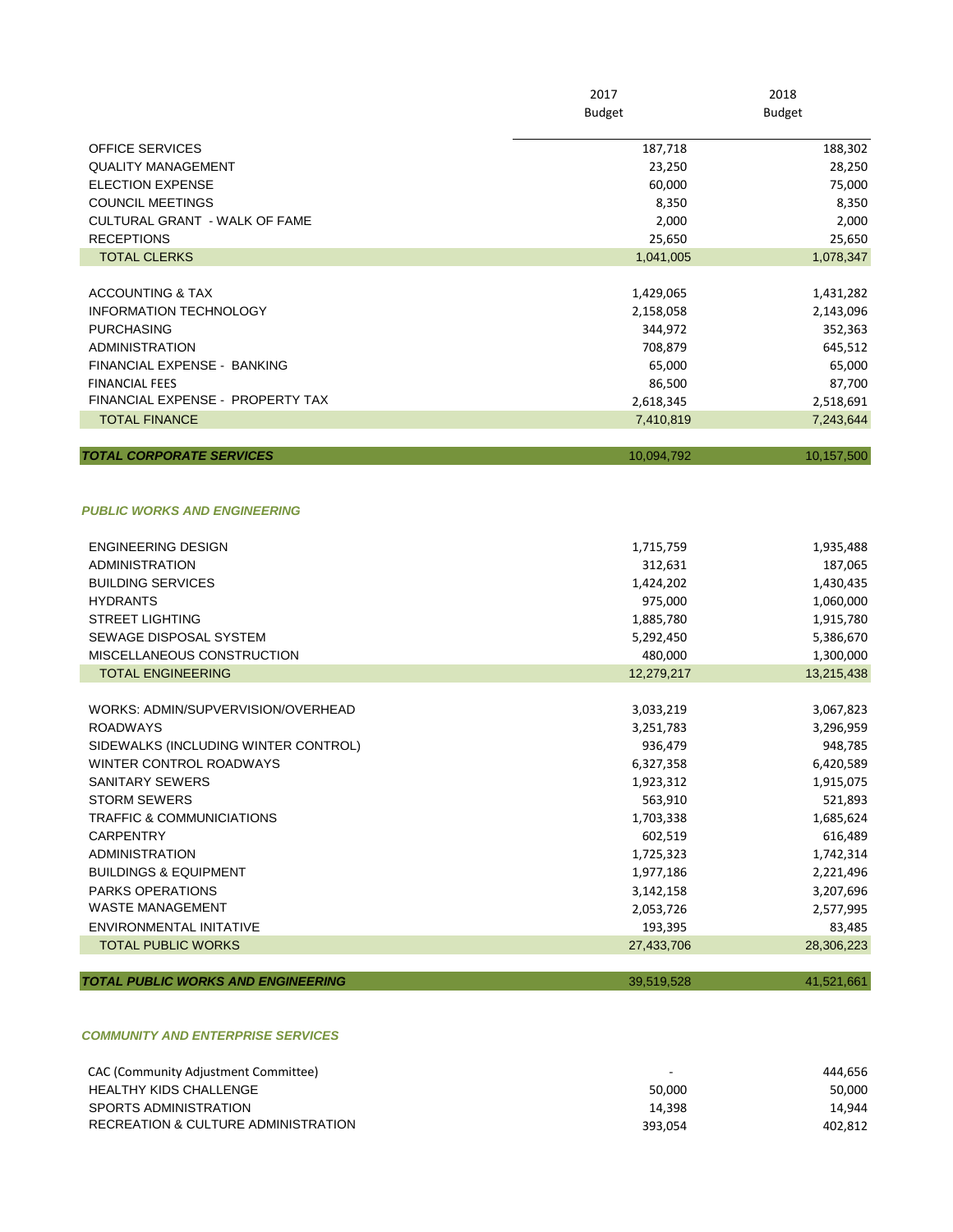|                                               | 2017<br><b>Budget</b> | 2018<br><b>Budget</b> |  |
|-----------------------------------------------|-----------------------|-----------------------|--|
|                                               |                       |                       |  |
| <b>CANADA DAY</b>                             | 10,000                | 10,000                |  |
| <b>MAYORS YOUTH ADVISORY</b>                  | 27,500                | 27,500                |  |
| MISCELLANEOUS PROGRAMS                        | 20,981                | 21,161                |  |
| <b>PARKS &amp; REC ADVISORY COMMITTEE</b>     | 2,465                 | 2,465                 |  |
| ROBERTA BONDAR PARK                           | 159,258               | 150,488               |  |
| <b>BELLEVUE PARK MARINA</b>                   | (14,093)              | (12, 400)             |  |
| <b>BONDAR MARINA</b>                          | 40,912                | 31,714                |  |
| SENIORS DROP IN CENTRE                        | 288,952               | 318,488               |  |
| <b>STEELTON SENIORS CENTRE</b>                | 158,429               | 131,545               |  |
| HISTORIC SITES BOARD - OLD STONE HOUSE        | 299,897               | 304,893               |  |
| <b>LOCKS OPERATIONS</b>                       | 40,244                | 44,050                |  |
| JOHN RHODES COMMUNITY CENTRE                  | 1,422,055             | 1,454,244             |  |
| <b>BEST FOR KIDS</b>                          |                       | 8,560                 |  |
| <b>FACILITIY ADMINISTRATION</b>               | 926,715               | 1,042,353             |  |
| <b>FACILITIES-SUMMER STUDENTS</b>             | 31,848                | 34,035                |  |
| <b>GRECO POOL</b>                             | 45,555                | 56,216                |  |
| <b>MANZO POOL</b>                             | 21,260                | 26,963                |  |
| <b>MCMEEKEN CENTRE</b>                        | 140,712               | 140,646               |  |
| <b>ESSAR CENTRE</b>                           | 589,008               | 612,358               |  |
| NORTHERN COMMUNITY CENTRE                     | (69, 716)             | (48, 140)             |  |
| MISCELLANEOUS CONCESSIONS                     | 27                    | (443)                 |  |
| <b>ACCESSIBILITY</b>                          | 223,794               | 218,771               |  |
| DAY CARE CENTRES                              | 403,101               | 0                     |  |
| <b>CSD CENTRAL ADMINISTRATION</b>             | 334,440               | 636,377               |  |
| <b>TOTAL COMMUNITY SERVICES DEPARTMENT</b>    | 5,560,796             | 6,124,256             |  |
|                                               |                       |                       |  |
| <b>PLANNING</b>                               | 633,033               | 674,483               |  |
| <b>BUILDING DIVISION</b>                      | 135,881               | 68,150                |  |
| <b>TRANSIT</b>                                | 5,941,299             | 6,177,650             |  |
| <b>CEMETERY OPERATIONS</b>                    | 123,902               | 114,145               |  |
| <b>PARKING</b>                                | 108,769               | 81,002                |  |
| <b>OTHER COMMUNITY &amp; ENTERPRISE</b>       | 6,942,884             | 7,115,430             |  |
| <b>COMMUNITY AND ENTERPRISE SERVICES</b>      | 12,453,680            | 13,239,686            |  |
|                                               |                       |                       |  |
|                                               |                       |                       |  |
| PUBLIC HEALTH OPERATIONS                      | 2,453,145             | 2,467,639             |  |
| <b>DSSAB LEVY</b>                             | 17,632,940            | 17,821,750            |  |
| <b>CONSERVATION AUTHORITY</b>                 | 481,563               | 534,750               |  |
| <b>TOTAL LEVY BOARDS</b>                      | 20,567,648            | 20,824,139            |  |
| POLICE SERVICES BOARD                         |                       |                       |  |
|                                               | 24,276,502            | 25,096,639            |  |
| LIBRARY BOARD<br>ART GALLERY OF ALGOMA        | 2,836,011             | 2,612,209             |  |
|                                               | 280,785               | 280,785               |  |
| <b>SSM MUSEUM</b><br><b>BUSH PLANE MUSEUM</b> | 181,091               | 181,091               |  |
|                                               | 110,000               | 175,000               |  |
| <b>CULTURAL RECOGNITION</b>                   | 1,500                 | 1,500                 |  |
| <b>SAFE COMMUNITIES</b>                       | 40,000                | 40,000                |  |
| <b>CRIME STOPPERS</b>                         | 25,000                | 25,000                |  |
| MISC GRANT - ALGOMA UNIVERSITY                | 40,000                | 40,000                |  |
| MISC GRANT - PEE WEE ARENA                    | 12,750                | 16,400                |  |
| MISC GRANT OTHER SPORTS                       | 5,000                 | 5,000                 |  |
| <b>RED CROSS GRANT</b>                        | 50,000                | 50,000                |  |
| <b>CULTURAL GRANTS</b>                        | 53,900                | 53,900                |  |